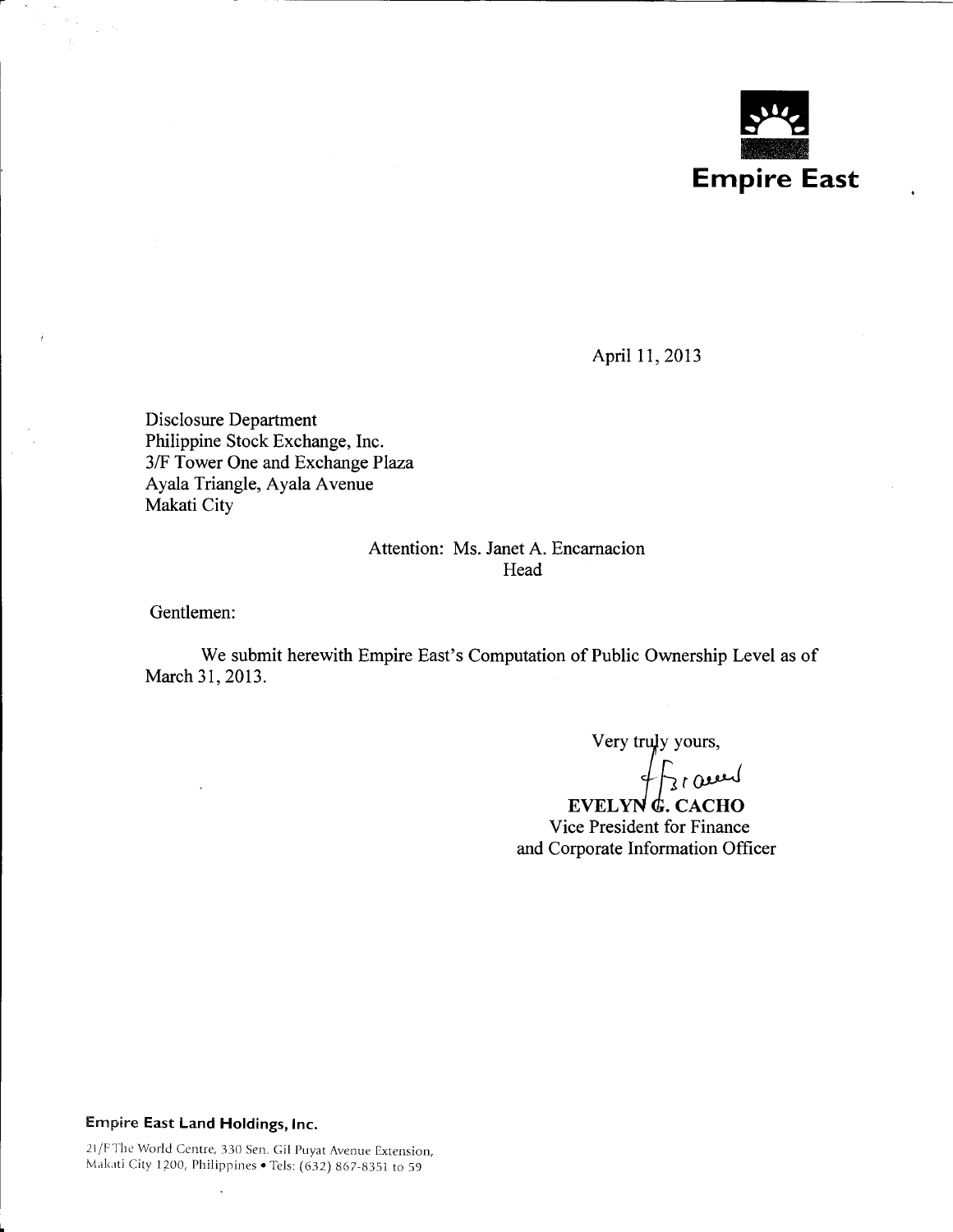#### **EMPIRE EAST LAND HOLDINGS, INC. Computation of Public Ownership Level as of March 31, 2013**

## Number of Issued Common Shares **13,603,455,238**<br>Less: Number of Treasury Shares **127,256,071 Less: Number of Treasury Shares**

Number of Issued and Outstanding Common Shares **13,476,199,167 13,476,199,167** Less:

|                                                                                                             | % to total<br><b>Outstanding Common Shares</b> | <b>Number</b><br>of Common Shares |            |
|-------------------------------------------------------------------------------------------------------------|------------------------------------------------|-----------------------------------|------------|
| <b>Directors</b>                                                                                            |                                                |                                   |            |
| Chairman Andrew L. Tan                                                                                      | 0.18015300%                                    | 24,277,777                        |            |
| Dir. Gerardo C. Garcia                                                                                      | 0.00472149%                                    | 636,277                           |            |
| Dir. Anthony Charlemagne C. Yu                                                                              | 0.00000001%                                    | 1                                 |            |
| Dir. Katherine L. Tan                                                                                       | 0.00000001%                                    | 1                                 |            |
| Dir. Alejo L. Villanueva, Jr.                                                                               | 0.00000001%                                    | 1                                 |            |
| Dir. Enrique Santos L. Sy                                                                                   | 0.00008824%                                    | 11,892                            |            |
| Dir. Evelyn G. Cacho                                                                                        | 0.00026150%                                    | 35,240                            |            |
| Sub-total                                                                                                   | 0.18522425%                                    |                                   | 24,961,189 |
| <b>Officers</b><br>Anthony Charlemagne C. Yu<br>President                                                   | $(0.00000001\%)$                               | (1)                               |            |
| Ricky S. Libago<br>SVP for Property Development<br>Antonio E. Llantada, Jr.<br>VP for Audit & Mgt. Services | $(0\%)$<br>0.00068663%                         | (0)<br>92,532                     |            |
| Ricardo B. Gregorio<br><b>VP for Human Resources</b><br>/Admin. Services                                    | (0%)                                           | (0)                               |            |
| Robert Edwin C. Lim<br>VP for Corporate Planning<br>and Landbanking                                         | (0%)                                           | (0)                               |            |
| Evelyn G. Cacho<br>VP for Finance                                                                           | (0.00026150%)                                  | (35, 240)                         |            |
| Jhoanna Lyndelou T. Llaga<br><b>VP</b> for Marketing                                                        | (0%)                                           | (0)                               |            |
| Giovanni C. Ng<br>Treasurer                                                                                 | $(0\%)$                                        | (0)                               |            |
| Dennis E. Edaño<br><b>Corporate Secretary</b>                                                               | (0%)                                           | (0)                               |            |
| Celeste Z. Sioson<br>Asst. Corporate Secretary                                                              | (0%)                                           | (0)                               |            |
| Sub-total                                                                                                   | 0.00068663%                                    |                                   | 92.532     |